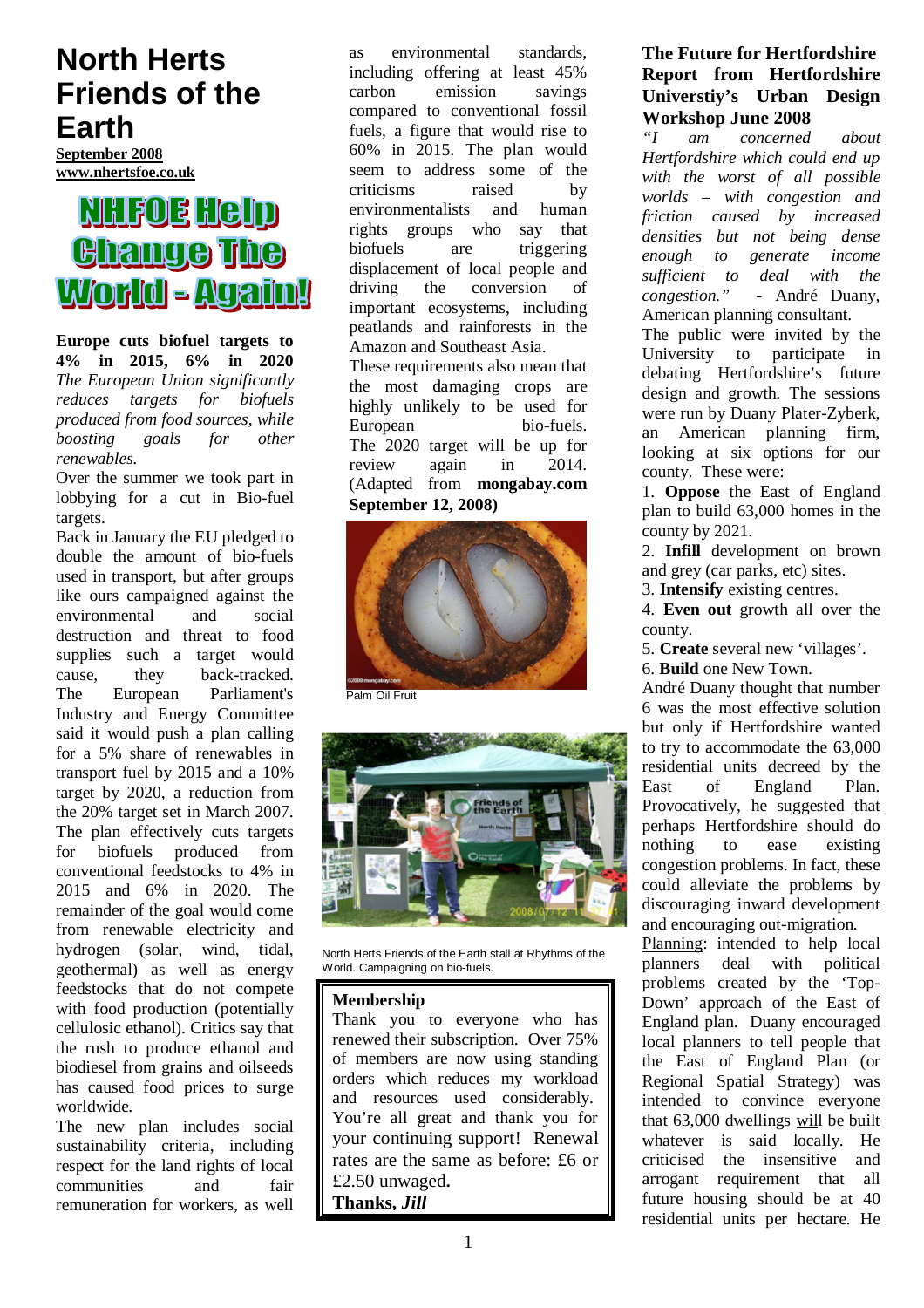described this as 'monoculture' especially as the University's research showed that Hertfordshire enjoyed a remarkably low average residential density of 7 persons per hectare.

Transportation: Here, Duany opposed road 'improvements' because they simply encourage more traffic. Although the county appeared to suffer from poor eastwest road links he suggested that improvements to these would simply encourage more developments. Railway improvements and innovative cross-county public transport solutions should be investigated urgently.

Environment: Building Research Establishment staff described the environmental benefits from the BRE's brand of environmental assessment drawn up to use less resources by substituting materials, re-using and re-cycling. BRE favoured an ecological approach to residential development by creating linked natural habitats like green 'corridors' and green 'stepping stones'.

I look forward to the University publishing the results of these workshops (known collectively as the Hertfordshire Charrette) because we can then discuss them ourselves. I understand that they may be published in November 2008.

#### *Submitted by: Harvey Ward.*

#### **TAKE ACTION: Town centre planning shake-up**



The Government has revealed new plans for town centre planning policy.

## **You have until 3rd October to respond**

Government's current proposals could lead to more empty high streets. The proposals billed as a boost to small shops revealed on closer inspection further support of the supermarket takeover. We urgently need to **ask them to re-think their plans.** Please contact the Secretary of State for Communities and Local Government, Hazel Blears and tell her not to miss this opportunity to promote **vibrant, diverse and sustainable** town centres

#### **Suggested wording as a guide:**

"I am concerned that proposals for Planning Policy Statement 6: Planning for Town Centres (PPS6) are a missed opportunity to support local shops and low carbon development. I am particularly concerned about the proposal to remove the need test and replace it with a weaker 'impact test'. The need test is a vital tool for local authorities to control out-of-town development. In a survey of local authority planning officers conducted by Friends of the Earth last year, 96 per cent of officers said they believed that the need test is important and 81% believed that the absence of a need test would make it harder to focus new development in Town Centres.

Instead of simply removing a key test, the need test must be integrated into a more robust set of policies to make the Town Centre first policy more effective, to place a stronger emphasis on more sustainable patterns of development and carbon reduction, and to encourage genuine retail diversity. Sustainable transport and access and social inclusion must be an integral part of such a test and not just an add-on. The recent Competition Commission inquiry failed to do anything to halt the takeover of our high streets by the big four supermarkets, and it is

even more vital that we now have a strong retail planning policy to support existing town centres and local shops. Please introduce a stronger policy for Town Centres that retains the need test and includes a presumption against out-of-town development, a new test for carbon emissions, and a tougher test for diversity to ensure that planning policy helps create more sustainable patterns of development and a real choice of where to shop."

#### **Hazel Blears MP Houses of Parliament London SW1 OAA**

http://www.foe.co.uk/campaigns/real\_ food/press\_for\_change/13714.html

#### **Oilics Anonymous**



So you have got rid of the car and cycle or walk to lessen your dependence on public transport, eschew flight and boat trips, grow your own fruit and vegetables, recycle everything imaginable, use your cloth bag, maybe you even burn paper logs and knit your own knickers out of shredded T shirts good for ventilation but I don't recommend using hemp or sisal! But look around you, your home may contain some of these products - Aspirins, sticky tape, lycra socks, glue, paints, varnish, foam mattresses or upholstery fillings, carpets, nylon, polyester, CDs, DVDs, plastic bottles, contact lenses, hair gel, brushes, toothbrushes, rubber gloves, washing-up bowls, electric sockets, plugs, shoe polish, furniture wax, computers, printers, telephones, candles, plastic bags, coats, bubble wrap, bicycle pumps, inner tubes, fruit juice containers, rawlplugs, credit cards,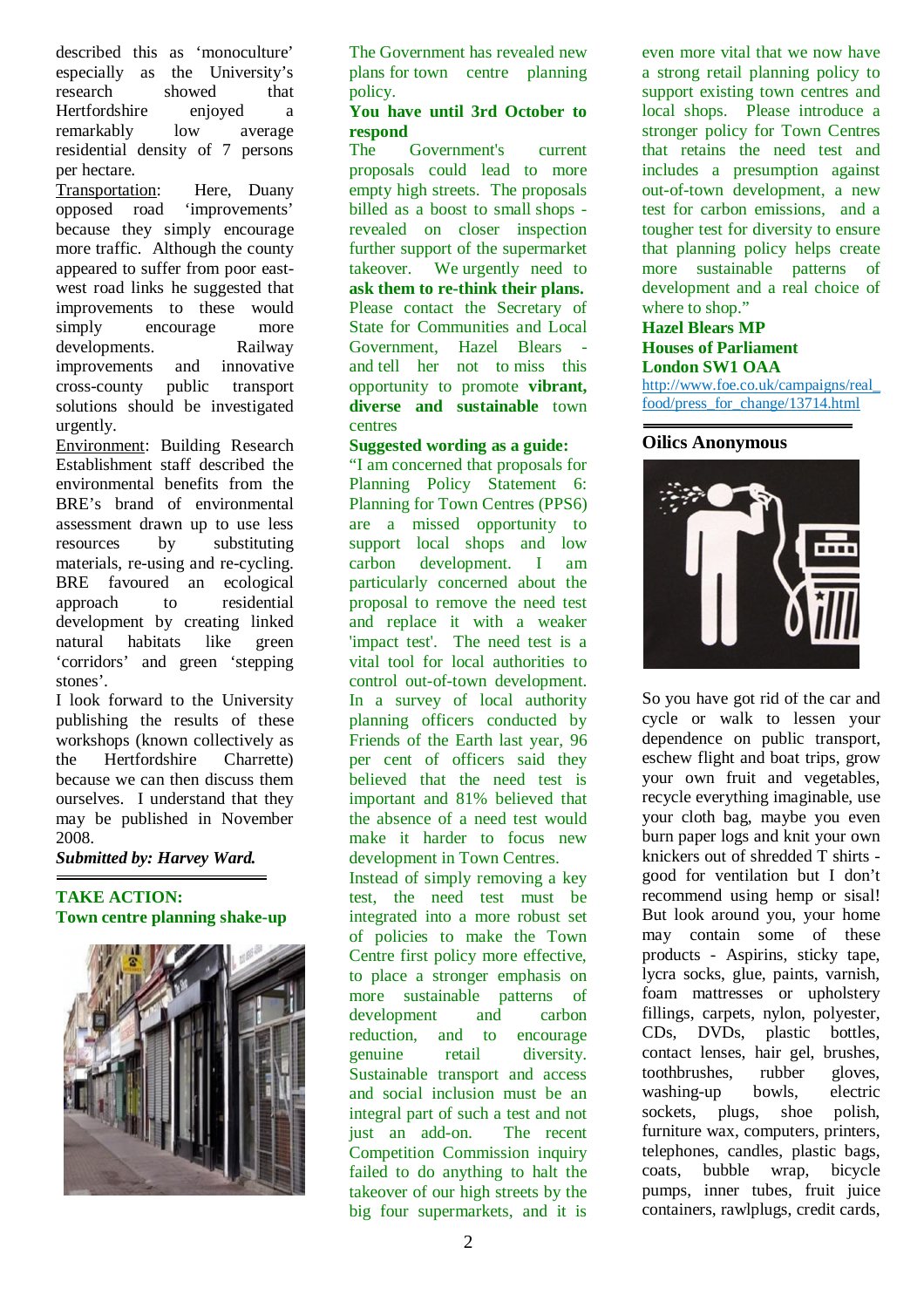loft insulation, PVC windows, shopping bags, lipstick …. and that's just some of the things made directly from oil, not those that needed fossil fuels and the energy they consume in their manufacture - which is pretty much everything. (*List kindly supplied by Rob Hopkins. Cross out those which don't apply and add any omitted).* We have been seduced into acquiring and using oil based products during the cheap oil age – **we are all oil addicts** and I'm not referring to teak, olive or cod liver varieties here (try them on your bike for that equatorial, Mediterranean or marine aroma). Often this dependence has not come about through deliberate choice, unlike drug, tobacco or alcohol addiction, rather it has been due to lack of choice – an oil free alternative has not been available. The outcome, however, is the same, and its time to set up Oilics Anonymous groups.

Congratulations: you've passed the first stage - recognizing the problem, now look at the three elements of this situation *(according to Dr Chris Johnstone)* – hazardous use, harmful use and dependent use. Our current pattern of oil use is hazardous because of where it is taking us, namely energy famine. It is also harmful because climate change, or disturbed weather patterns, can be thought of as a toxic effect of heavy use of fossil fuels. In dependent use the idea of stopping or even reducing it is threatening so we tend to block out the harmful information, or continue our habit despite knowing it's harmful. Dependent use is when someone is hooked like this.

Recognising oil dependence makes it easier to understand why it may be difficult to wean ourselves off our oil habit. If we are to look towards a richer post oil life (which sooner or later is inevitable) we need to look at proven strategies from the addictions field that might help us forward. I will tell you more about this soon when I have gone through the treatment, but first I'll

have just one more drink benzene I think, it's weaning me off aviation fuel! *Submitted by: Chris (hic) Honey* 

#### **Benington Wind Farm**

East Herts Planning Dept. have been receiving a lot of supportive letters for Benington wind farm as a result of our campaign. The website set up by Friends of the Earth, alone has generated 141. I have also been receiving letters from our members letting me know they have written in support. Thank you to everyone. We have around 10 years, some say less, to severely cut our  $CO<sub>2</sub>$ emissions; without renewable energy projects such as this one we are condemning the earth to destruction.

Recently Tyndall Centre scientists said global carbon emissions are rising so fast that they would need to peak by 2015 and then decrease by up to 6.5% each year for atmospheric  $CO<sub>2</sub>$  levels to stabilise at 450ppm, which might limit temperature rise to 2C. Even a goal of 650ppm - way above most government projections - would need world emissions to peak in 2020, then reduce 3% each year. Globally, a 4C temperature rise would have a catastrophic impact. According to the government's Stern review on the economics of climate change in 2006, between 7 million and 300 million more people would be affected by coastal flooding each year, there would be a 30-50% reduction in water availability in southern Africa and the Mediterranean, agricultural yields would decline 15-35% in Africa, and 20-50% of animal and plant species would face extinction. Mike Childs of Friends of the Earth said: "We can't afford to wait for magical solutions to get us out of the hole we have dug ourselves into. The solutions that exist now, such as a large-scale energy efficiency programme and investment in wind, wave and solar power, can do the job if we deploy them at the scale and urgency that is needed." Whatever your view on the

aesthetics of turbines, they must be supported to help stop global catastrophe.

#### **Support renewable energy targets**

Last year the Government agreed an EU renewable energy target. 20% of all EU energy should come from renewable sources by 2020. The UK itself has a proposed 15% target.



At the moment less than 2% of the UK's energy comes from renewable sources. Renewables need a major boost. The Government is now trying to undermine the target by proposing that:

- Countries buy renewable energy credits from outside the EU. - Carbon capture and storage (CCS) from fossil fuel plants could count.

- Extra concessions be granted for large-scale projects.

This would damage the development of clean green energy in the UK and beyond.

#### **Setting an example**

The UK has the potential to be a world leader on renewable energy and climate change. Carrying on with our old polluting energy systems whilst buying credits from outside the EU is not a solution. Friends of the Earth is calling for a ground-breaking law that will reduce the UK's emissions.

#### **TAKE ACTION:**

Please either use the suggested letter below to John Hutton MP or email him using the on-line form: http://www.foe.co.uk/campaigns/c limate/press\_for\_change/support\_r enewable\_energy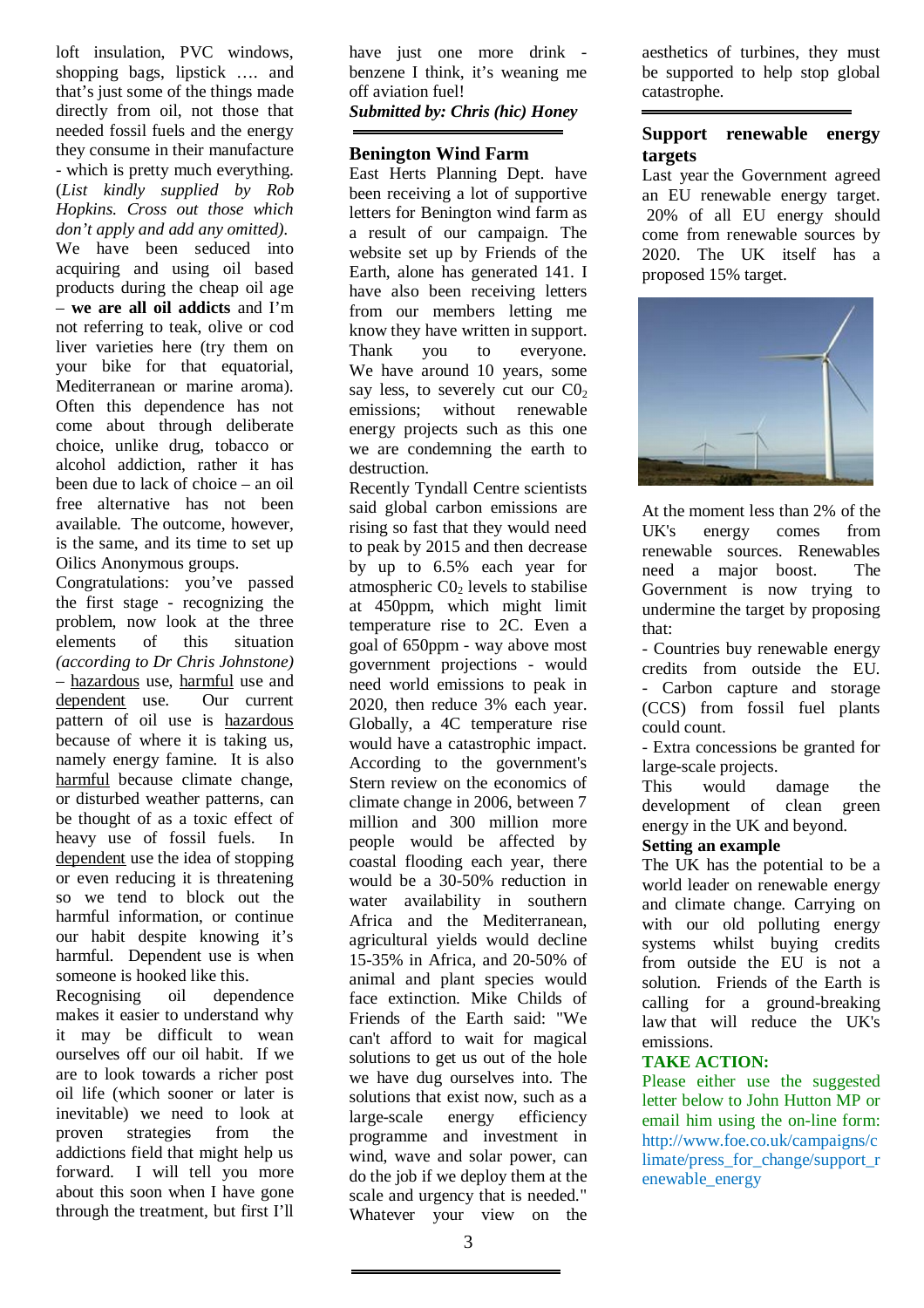"I am writing to express my support for a strong Renewable Energy Directive.

The development of renewable energy is clearly crucial given the urgent need to drive down carbon dioxide emissions. At present only around 7% of the EU's energy comes from renewable sources, with a lamentable 2% in the UK. Achieving a 15% target by 2020 in the UK, as proposed in the draft Renewable Energy Directive, would be an important start and deliver investment in our own considerable renewable resources such as wind and wave power.

I am therefore alarmed that the UK is seeking to introduce mechanisms that would undermine domestic achievement of the renewable energy target, not just in the UK, but in other European countries. Buying renewable energy certificates from countries outside the EU, shifting the deadlines for large projects, or diluting the target with rewards for carbon capture and storage would seriously hinder the development of renewable energy in the UK and EU. Such concessions would encourage us to continue with our current polluting energy technologies.

The UK should instead be promoting the use of a strong compliance regime that sends clear signals to countries to meet the targets or suffer penalties, with binding intermediate targets so that countries do not slip in their ambition. The Directive should also rule that renewable energy should have priority access to the power and gas grid networks, currently a major obstacle for projects. The price of oil has hit record levels recently and energy prices have risen dramatically. This alone shows that we should be developing our own renewable energy sources. With resources in abundance, the UK needs to commit to developing our own domestic renewable energy industry considering our current low base. The 15% target by 2020 is a good start and will lay the foundations for further

development of renewable energy beyond 2020. The target will require ambition and the willingness to drive change - but that change needs to happen." **Send to John Hutton MP**  Houses of Parliament

London, **SW1 OAA**

**Canada's Ice Shelves** OTTAWA (AFP) - Two ice shelves in Canada's far north have lost massive sections since August while a third ice shelf now is adrift in the Arctic Ocean, said researchers who blamed climate change. The entire 50 square kilometer (19 square mile) Markham Ice Shelf off the coast of Ellesmere Island broke away in early August and is now adrift, while two sections of the nearby Serson Ice Shelf detached, reducing its mass by 60 percent or 122 square kilometers (47 square miles). Ward Hunt Ice Shelf, which halved in July, lost an additional 22 square kilometers (8.5 square miles). "These changes are irreversible under the present climate and indicate that the environmental conditions that have kept these ice shelves in balance for 4,000 years are no longer present," said Trent University's polar expert Derek Mueller. Canada's summer ice shelf losses now total 214 square kilometers

(82.5 square miles), which is more than three times The area of Manhattan Island, the researchers said. Extensive cracks in Ward Hunt, the largest remaining ice shelf, mean it will continue to disintegrate in the coming years, said Luke Copland, director of Ottawa University's cryospheric research lab. In an interview with AFP, Copland blamed "very warm temperatures and reduced sea ice" for the crumbling ice shelves. The sea ice usually braced the shelves and without it, wind and waves more easily broke them apart,

he explained. The

coast of Ellesmere Island has also warmed an avera two degrees (Celsius) in  $\text{th}$  and glacier 50 years, he said. In  $\sqrt{m \pi}$ temperatures are now five degrees warmer, making it more difficult for ice lost in summer to recover in winter. "We see that warming is concentrated in the winter," Copland said. "It's part of global warming. When we warm up the planet it gets concentrated close to he poles." The Ellesme years ago, c

"Usually the ice shelves would use the winter to recover from the previous summer. They would reform, but the ice shelf can't recover in the winter any more." "We have now reached a threshold where (the environment) is too warm for these ice shelves to exist any more," he said. "What it tells us is that the Arctic is changing." Mueller told AFP: "The Markham Ice Shelf was a big surprise because it suddenly disappeared. We went under cloud for a bit during our research and when the weather cleared up, all of a sudden there was no more ice shelf. It was a shocking event that underscores the rapidity of changes taking place in the Arctic," said Muller. "It's not just the ice shelves that are changing. These changes are occurring in concert with sea ice reduction and other indications of



The Ellesmere ice shelves were formed some 4,500 years ago, composed of sea ice, accumulated snow and glacier ice up to 40 meters (131 feet) thick

4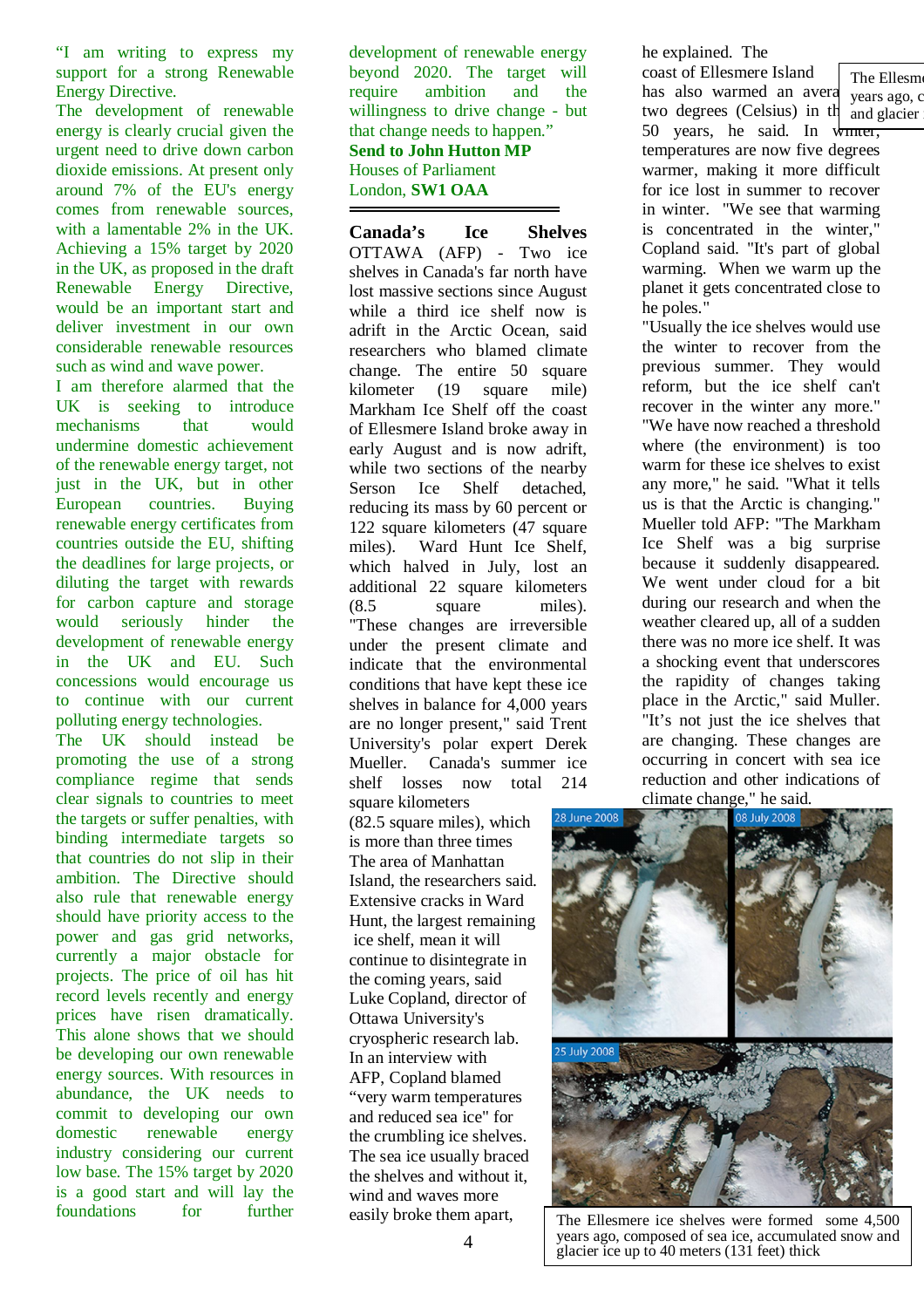#### **New Scientist says**

A bowl of cereal has the same carbon footprint as a 7 kilometre journey in a 4x4. A steak is equivalent to driving 30

kilometres.

*Submitted by Jill*

#### **Lowlands in danger.**

Chairman of the Delta Commission Cees Veerman spoke during a nationally televised news conference in The Hague, Netherlands, Wednesday, Sept. 3, 2008. The Netherlands needs a massive new building program to strengthen the low-lying country's water defenses against the anticipated effects of global warming for the next 190 years, a key panel advised. The plan by the Delta Commission includes more than 100 billion Euro in new spending till the year 2100 to take measures such as broadening coastal dunes and strengthening sea and river dykes. It is expected to be the central reference point for policymakers for decades to come. (AP Photo/ Rob Keeris)

#### **Reach for the moon!**

One element of my life I've tried to alter over the past few years is my use of disposable items, including sanitary products. In a flush-it-and-forget-it culture, millions of used tampons and sanitary towels find their way out to sea with the raw sewage. Environmental campaigners say tampon applicators and the plastic backing from sanitary towels can harm dolphins, seals and turtles when they are mistaken for prey and swallowed, although it's impossible to say how common this is. Even dead albatross chicks have been found with tampon applicators in their stomachs. Apart from the obvious pollution caused by the manufacturing processes, the average woman uses 12,000 pads/liners/tampons during her menstrual lifetime. It takes 6 months for a tampon to biodegrade (when, if it is flushed, it can be floating around in the sea) but the plastic used in pads

can remain in the environment indefinitely.

One excellent solution I've found is called the mooncup: a reusable, sustainable alternative to tampons. It's a soft silicone cup costing £19.99, and the fact that it is reusable avoids the need for tampons that are by their very nature disposable and therefore also more expensive. As well as being reusable, the mooncup has not been associated with toxic shock syndrome, and it lasts for up to 20 years! It can be easily cleaned with soap and water between uses and sterilized in boiling water each month. It is available at Boots, good independent health food shops and eco-shops and over the internet. The website (see below) has a search facility where you can find all your local stockists (for example, Harvest Moon, The Health Emporium and Boots in Hitchin).

If you are interested, there is lots more useful information on the website:

http://www.mooncup.co.uk/ and I'm happy to chat/email about my extremely positive experience of using the mooncup. Of all the changes I have made in the past few years to try to be more environmentally friendly, I would definitely say that the veggie box and the mooncup are the two most positive and successful. Perhaps it's time to challenge some of our disposable habits by reaching for the moon.

*Submitted by Nic Garner*

#### **Freecycle Local**



The Stevenage Freecycle Network (covering Stevenage, Hitchin and Letchworth) is open to anyone living in North Herts who wants to "recycle" that special something rather than throw it away. Whether it's a chair, a fax machine, piano or an old door, feel free to post it. Or maybe you're looking to acquire something yourself! Non-profit groups are also welcome to participate!

One constraint: everything posted must be **free**. This network is brought to you by The Freecycle Network, a non-profit organization and a movement of people interested in keeping good stuff out of landfills. Check out freecycle.org for info and to join the movement!

Sorry, another example of facilities available on-line only – but certainly a great step in the right direction! I've already used it to pass on some stuff and it worked a treat! *Submitted by Jill*

#### **Five things to green your travelling (I hope it's not coals to Newcastle !)**

1. Give your car the day off. Try to swap at least one car journey a week for walking, cycling or public transport instead. Think about shopping locally, using your nearest leisure facilities, or working from home.

2. Check out the quickest way to get from A to B via public transport, cycling or walking, using a journey planner. See www.transportdirect.org.uk for a door to door journey plan via public transport anywhere in the country. For Hertfordshire try also www.intalink.org

3. Get on your bike! Cycling is cheap, green healthy, and often quicker for short journeys. Herts CC holds a number of courses – find out more at http://www.hertsdirect.org/envroa ds/roadstrans/rsu/riding/cyctrain/c yccourses/.

4. Consider a new approach to car journeys. 'Pay as you go cars' are now becoming more available and car clubs are expanding all the time. Visit www.carplus.org.uk for details of car-club and car sharing schemes across the UK . 5. Make your car greener – when you buy a car consider a greener model - www.whatgreencar.com or make your current car more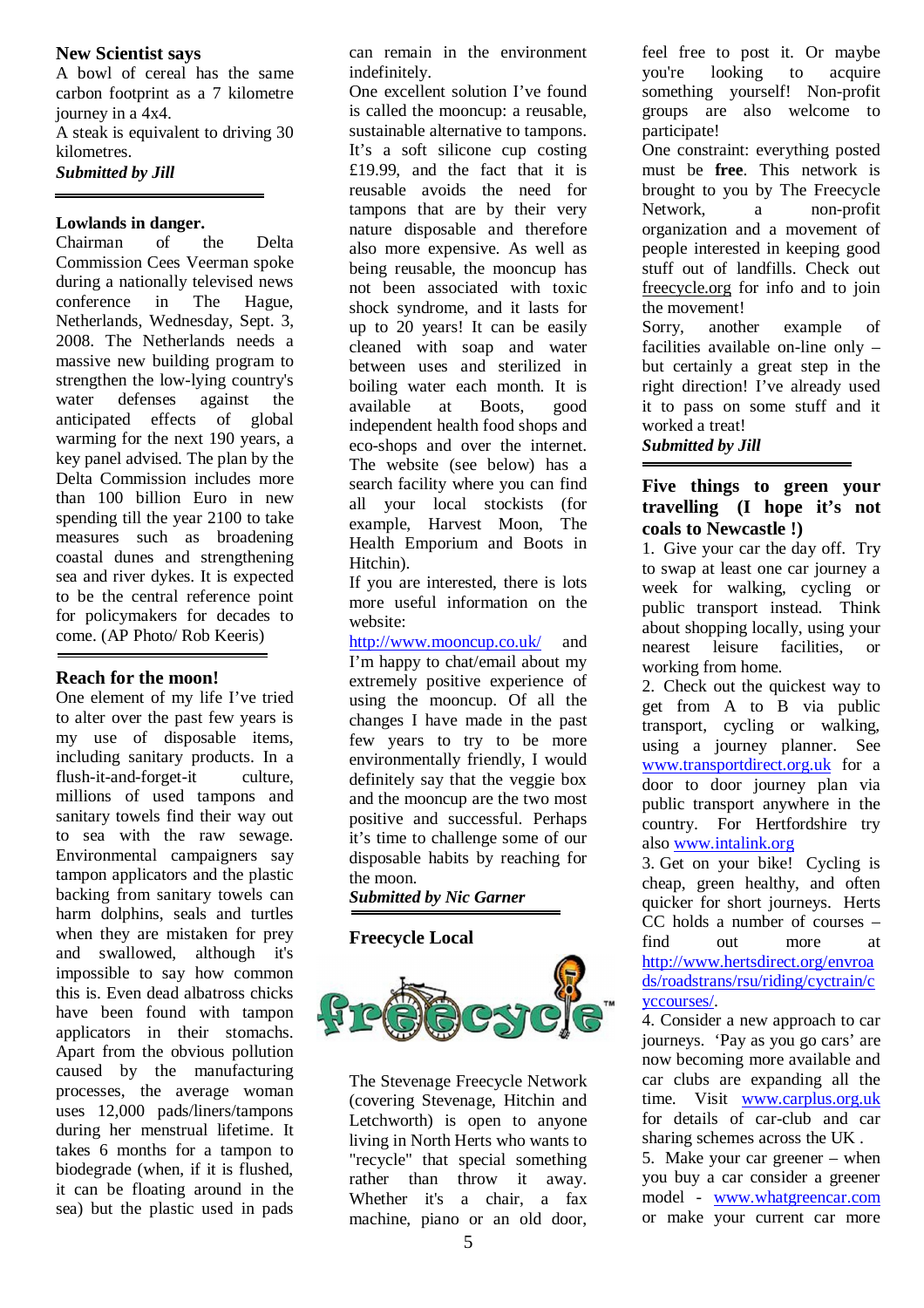fuel efficient by sticking to the speed limit, avoiding unnecessary accelerating, servicing it regularly, avoiding using air conditioning, leaving off the roof rack, keeping the rev counter down, emptying your boot, avoiding short trips and keeping your tyres suitably inflated.

Happy travelling! *From www.hertsdirect.org.uk*

**LONDON (Reuter's)** - High fuel costs and a biting economic downturn are proving effective measures in cutting road congestion, a report showed recently.

Fewer people are opting to use their cars -- put off by petrol prices topping 120 pence per litre and diesel at as much as 140 pence per litre -- and those who do take to the roads drive more slowly to save fuel, the Trafficmaster report showed.

Congestion was 12% less in the first six months of 2008, compared with January to June 2007. "Rising fuel prices and general economic concerns are making people think carefully about how they drive," said Georgina Read, a spokeswoman for Trafficmaster, a road monitoring company. "The upshot of less traffic is a drop in congestion levels, meaning motorists can get from A to B quicker while travelling at lower and more economical speeds."

Using data collected from 7,500 cameras on major roads and motorways across Britain, Trafficmaster found that in the year June 2007 to June 2008, congestion eased as opposed to worsening for the first time in the four years the study has been carried out.

The average speed on motorways slowed to 62.2 miles per hour from 63.3 miles per hour in the previous year, but journey times improved, with people shaving 0.3% off their travelling time.

According to the Automobile Association (AA), the average annual cost of running a family

car in Britain is currently around £6,250.

Transport for London also says cycling in the capital has risen by more than 83% since 2000, with around 480,000 journeys made by bike in London every day.

*(By Kate Kelland* **Reuter's -** *Editing by Tim Castle)*

#### **Wind is competitive**

BWEA submission to the House of Lords in June 2008, based on research on comparative costs of electricity from different sources including costs of  $C_0$  offsetting, shows that electricity from wind is now cheaper than electricity from either coal or gas. At £62 per MWh electricity from wind costs considerably less than £68 for coal and marginally less than £63 for gas. Dwindling fossil fuel supplies and price increase trends could lead to electricity from conventional sources becoming even more expensive.

#### **PARIS (AFP)**



 French nuclear group Areva is facing a 50% rise in the cost of building the world's first nextgeneration pressurised water reactor in Finland, the business daily Les Echos reported.

The cost of constructing the plant at Olkiluoto has risen from three billion to 4.5 billion euros, the paper reported citing an unidentified source.

The increase was due not only to the global rise in prices, but to Areva's having to send in additional workers to "ensure work proceeds better," the report said. Finnish nuclear safety agency STUK launched a probe

earlier this month into whether safety procedures were respected at the site after Greenpeace disclosed confidential documents indicating there were no qualified personnel supervising the welding and that the quality of the welding had not been verified.

Areva has been forced to set aside one billion euro in provisions to absorb the rise in costs, the newspaper said, but the company will still announce record profits of nearly 750 million euros. Construction delays have already forced Areva to push back the target date for the reactor to enter service to 2011 from 2009.

#### **Measure your energy use**

Save up to 25% off your electricity bills. We have an electricity monitor to loan to members. It helps you work out where you are wasting electricity and which appliances are using it most, so you can control your electricity use more efficiently. Contact Dan if you'd like to borrow it.

#### **Concern over food miles prompts return of tall ships**

Facing environmental concerns about food miles, a French shipping company has chartered five sailing vessels to ply their trade around Europe. The Compagnie de Transport Maritime a la Voile (CTMV), a newly-<br>established French company established French company specialising in merchant sailing, has used a 100-year-old British schooner to transport a full cargo of wine from France to Dublin – the first time in living memory such a trip has taken place. The company is looking to use its regular return journey from the Irish sea to bring Irish Whisky and scotch back to France.

A spokesperson for the Environmental Transport Association (ETA) said: "This most environmentally benign mode of transport enables food producers to label their products as having been moved in a green way, but the high price of oil may add a financial incentive."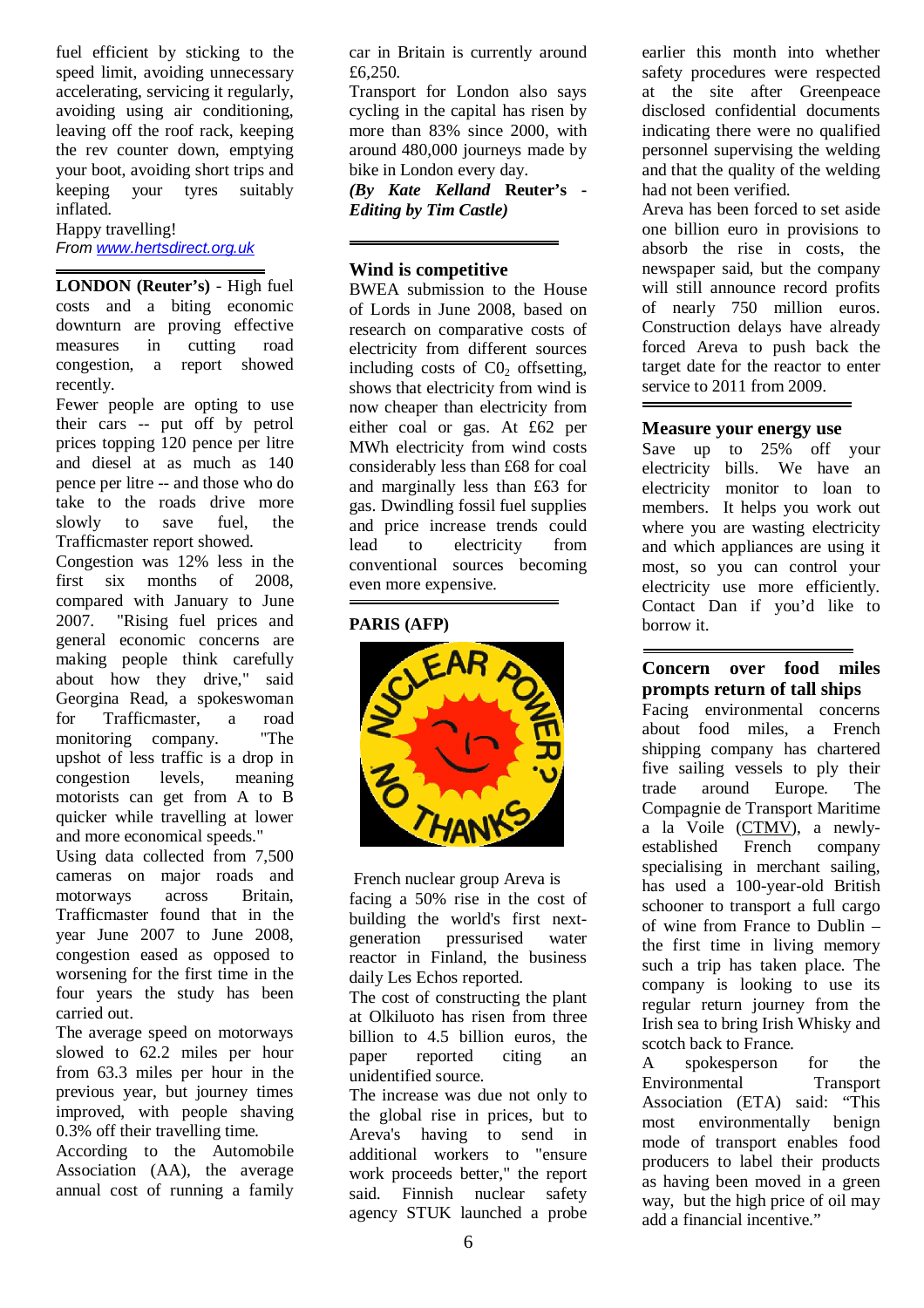The term "Food miles" referring to the distance food is transported from production to consumer illustrates hidden environmental consequences of food production. Over  $4\%$  of global  $CO<sub>2</sub>$  emissions come from merchant shipping. Over 90% of world trade is carried by the international shipping industry, which comprises around 50,000 merchant ships.

## **21st Century Sailing**



A company called SkySails is developing a range of giant kites for use by modern conventionallypowered freighters (see photo). SkySails kites, which can be as large as  $320m^2$ , are claimed to reduce a ship's annual average fuel costs by 10- 35%, depending on wind conditions. (ETA).

#### **Small signs of culture change in council meetings ...**

North Herts Friends of the Earth was recently invited to participate in a 'fundamental review' of North Herts District Council's transport plans. In addition NHDC invited Alasdair Massie, the North Herts CTC Right to Ride Rep, and Robin Harwood from Hitchin Forum. We spent two half days exploring opportunities with councillors and officers not usually involved in transport, to take a fresh look at things. I was cautiously optimistic after the first session and even more positive after the second, that attitudes might be changing. We were welcomed as 'critical friends' providing valuable food for thought. We spoke up in favour of better policies and provision for walking and cycling, taxis and

flexible buses to improve health, access for people on low incomes as well as for carbon reduction reasons. We argued against expensive road building and extra car parks as a first resort to all our congestion problems. Some of the ideas we floated at the first meeting seemed to inspire people. For example, I mentioned demand responsive buses, and now the Royston Town Centre Initiative is starting a flexible bus on Sundays to bring people from villages to the Farmers' Market. There is also talk of a community interest business to run a flexi-bus in Royston to replace and enhance services which were axed by the council.

Overall, there was a concern about lack of political will amongst the senior politicians who sit on NHDC Cabinet and have the final say on funding. None of them had attended the workshops. The meetings' recommendations will be fed up to PARC (a committee of NHDC) and then to Cabinet to approve or otherwise. It's likely these will include a Travel Plan for the council (to reduce car use by staff), NHDC support for School Travel Plans (County do most of this already) and a new parking strategy and some ideas for Modal Shift, i.e. reducing car use and increasing healthy, smart travel by foot, bike, taxi, bus and rail, combined with public spaces which are safe and inviting to travel.

I found the meetings quite stressful but still managed to participate actively, and by the end I felt that my input was genuinely welcomed. I don't hold out much hope of any rapid changes in policy, but I was pleased that the councillors and officers who had chosen to take part in the review had a genuine desire to move in the right direction.

As a separate process, we still have the prospect of a County Council-led Transport Plan for Hitchin which will recommend a bypass, but it's positive that there

are signs of wider thinking at District level.

If you want to add to the ripples of change ... please feel free to write to your District Councillor and ask them what they are doing to promote low carbon travel options like walking and cycling, both in their wards and the district as a<br>whole. Even quite general quite general correspondence would be received well at this stage. We have a cycling strategy with route recommendations dating from 1998 which needs to be implemented. Also it would be good if, like Welwyn Hatfield Council, we adopted a walking strategy. Susan Dye 01462 442432

suedye@btinternet.com

#### **What's the plan?**

As you may know Herts County Council (HCC) are in the process of writing a new transport plan for Hitchin. Unfortunately it has not really occurred to them that they should, perhaps, implement the previous (1998) plan first!

The 1998 plan was really a very good plan, with lots of positive proposals for improving walking and cycling links in the town, together with traffic calming and better bus and train information. Sadly, there has been little appetite in County Hall to make any of it a reality. In fact, with the exception of (part) pedestrianising the Market Square and High Street, I don't believe that ANY of the cycling and walking schemes have been implemented.

Yet, HCC and NHDC are planning to spend a load more of our money to produce another plan. What is the point of producing a new plan when the original hasn't been implemented? Is the new one going to be another waste of money? What is the reasoning behind the new plan that has no objectives stated within it? Is there a bypass lurking? Watch this space!

*With thanks to Alasdair Massie and North Herts Cycling Touring Club (www.northhertsctc.org.uk)*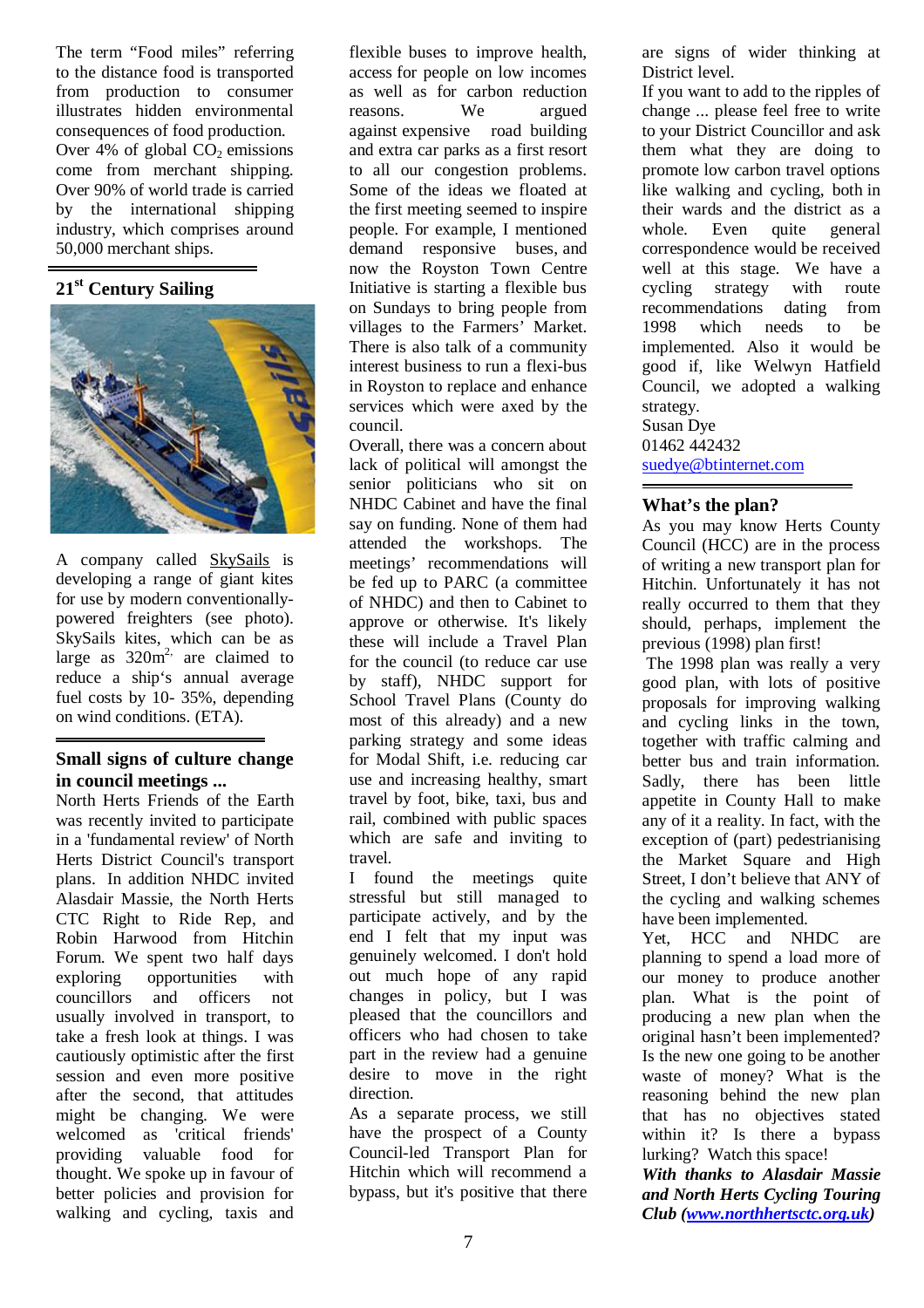#### **Farmers and Scientists Working Together**

Following the collapse of the Soviet Union, Cuba, left without her main trading partner, faced a food crisis. Today, its network of small urban farmers and sustainable food production is thriving, bringing benefits for its people and the environment.

Despite having just 2% of Latin America's population, Cuba has 11% of the scientists, and the challenge to produce sufficient food was answered by Cuban farmers and scientists working together. One of these scientists, Dr. Humberto Rios Labrada, visited the UK earlier this year and spoke to CubaSi about how the collaboration between scientists and farmers has led to increased crop yields and diversity and raised the confidence and skill of the farmers.

"The key is to use the knowledge of the farmers in selecting seeds for their own land. There are no 'mono crops' such as you see in conventional farming here, but many varieties of crops are grown together. To start with large farms became impossible to manage without oil for transport of labour and machine operation, but then it was discovered that smaller farm units were more efficient as crop diversity increased yields."

"We can increase yields by greater mechanisation and by more intensive use of fertiliser, but the equation needs to take into account the real level of energy inputs and their environmental costs and the real level of carbon dioxide emissions."

The programme sets as its objectives capacity-building in the country-side, aiming to stimulate local innovation and initiative alongside modifying the farming system to limit climate change factors.

This demands a new way of thinking. "It needs a paradigm shift at every level of our agriculture" he says. "We cannot endlessly extend inputs."

"Our agriculture must be a primary centre of biological diversity. Even a simple farm has an enormous capacity to innovate."

One enormous resource is the great variety of seeds. Many are specific to a particular area and farmers have strongly ingrained preferences that are not at all arbitrary, he says.

Even in Cuba, many farmers have under-developed literacy skills and this is even more marked in other Latin American countries.

"But our farmers still hold this knowledge – which seeds are best in which fields - in their heads. Part of our job is to get them to share this knowledge, so we sponsor grower groups and use songs to popularise good ideas."

Gardens attached to schools and factories have become more common, and most rural homes produce their own staple foods, including beans and root crops. The benefits of the food programme are enormous – the organic and traditional agriculture methods greatly reduce soil, air and water contamination from synthetic pesticides and fertiliser, the diversity of crops had led to a more varied diet, food transportation costs are reduced, waster is recycled, food security is high, green spaces in cities are increased and jobs are created.

In October 2006, a World Wildlife Fund report cited Cuba as the only country in the world with "sustainable development", and it appears to be working, offering valuable lessons to others around the world committed to sustainable agriculture.

#### *Submitted by: Carol Howard From CubaSi*

#### **For Fun! Are you old?**

According to today's regulators those of us born kids in the 60s, 70s and early 80s probably shouldn't have survived, because: 1. Our cots were covered with brightly coloured lead-based paint which was promptly chewed.

2. We had no childproof lids on medicine bottles, or latches on

doors or cabinets, and it was fine to play with pans.

3. When we rode our bikes, we wore no helmets, just flip-flops and fluorescent 'spokey dokey's' on our wheels.

4. As children, we would ride in cars with no seat belts or airbags. 5. We drank water from the garden hose - not from a bottle.

6. We ate chips, bread and butter pudding and drank fizzy juice with sugar in it, but were never overweight because we were always outside playing.

7. We shared one drink with four friends, from one bottle or can and no-one actually died from this.

8. We would spend hours building go-carts out of scraps and then went top speed down the hill, only to find out we forgot the brakes.

9. After running into stinging nettles a few times, we learned to solve the problem.

10. We would leave home in the morning and could play all day, as long as we were back before it got dark. No-one was able to reach us and no-one minded.

11. We did not have play stations or X-Boxes, no video games at all. 12. We did not have 99 channels on TV, no videotape movies, no surround sound, no mobile phones, no personal computers, no DVDs. We had friends.

13. We played rounders & elastics – sometimes that ball really hurt!

14. We fell out of trees, got cut and broke bones but sued nobody.

15. We walked to friends' homes and believe it or not, we WALKED to school!

This generation has produced some of the best risk-takers and problem solvers and inventors, ever. The past 50 years have been an explosion of innovation and new ideas. We had freedom, failure, success and responsibility, and we learned how to deal with it all.

#### **For those of you who aren't old enough, you might like to read about us.**

The majority of students in universities today were born in the 1990s … They are called youth. - They have never heard of 'We are